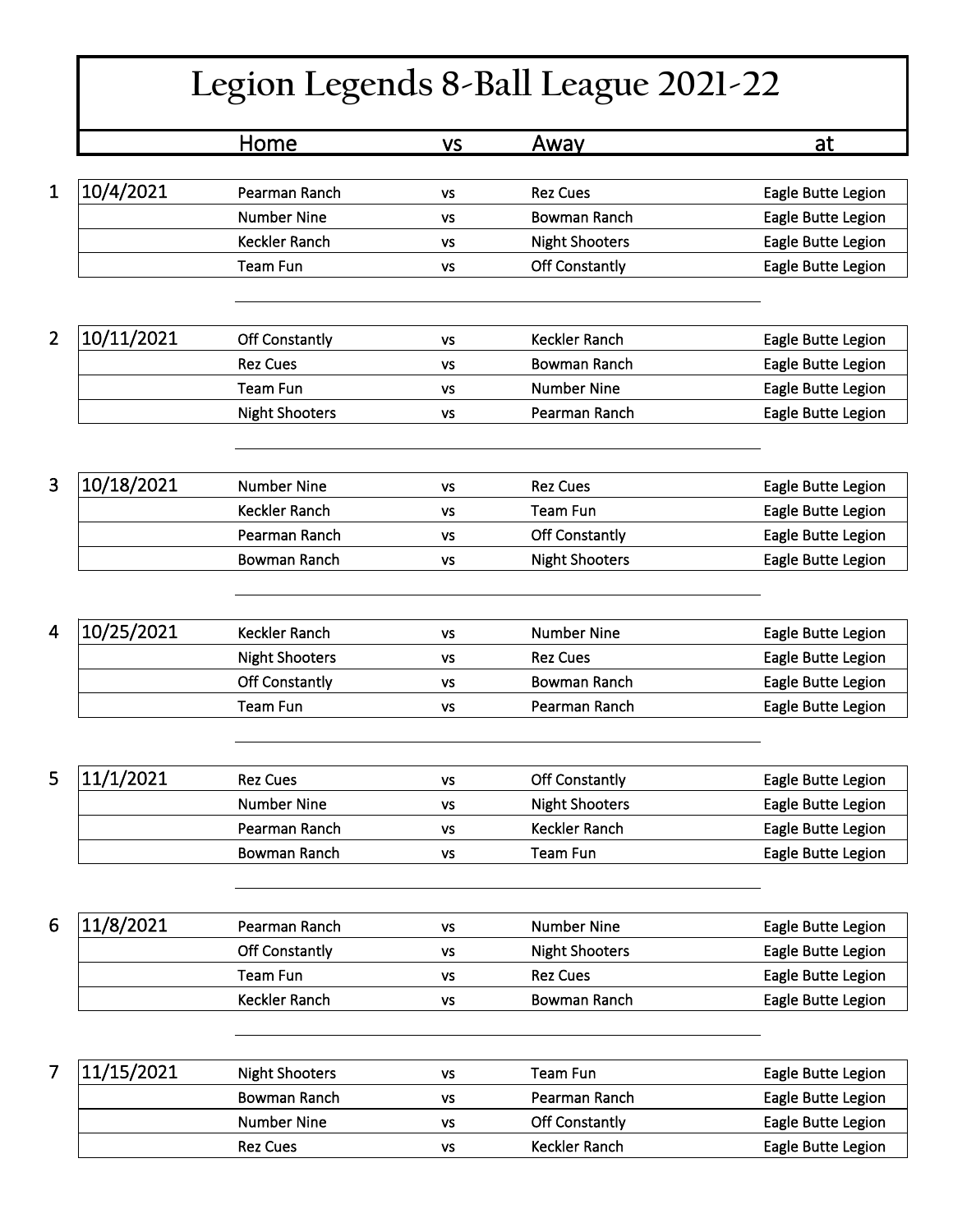|    |            | Home                  | <b>VS</b> | Away                  | at                 |
|----|------------|-----------------------|-----------|-----------------------|--------------------|
| 8  |            |                       |           |                       |                    |
|    | 11/22/2021 | <b>Bowman Ranch</b>   | VS        | <b>Number Nine</b>    | Eagle Butte Legion |
|    |            | Off Constantly        | VS        | <b>Team Fun</b>       | Eagle Butte Legion |
|    |            | <b>Night Shooters</b> | VS        | Keckler Ranch         | Eagle Butte Legion |
|    |            | <b>Rez Cues</b>       | VS        | Pearman Ranch         | Eagle Butte Legion |
| 9  | 11/29/2021 | <b>Number Nine</b>    |           | <b>Team Fun</b>       | Eagle Butte Legion |
|    |            | <b>Bowman Ranch</b>   | VS        | <b>Rez Cues</b>       |                    |
|    |            | Pearman Ranch         | VS        |                       | Eagle Butte Legion |
|    |            |                       | VS        | <b>Night Shooters</b> | Eagle Butte Legion |
|    |            | Keckler Ranch         | VS        | Off Constantly        | Eagle Butte Legion |
| 10 | 12/6/2021  | <b>Night Shooters</b> | <b>VS</b> | <b>Bowman Ranch</b>   | Eagle Butte Legion |
|    |            | <b>Team Fun</b>       | <b>VS</b> | <b>Keckler Ranch</b>  | Eagle Butte Legion |
|    |            | <b>Rez Cues</b>       | VS        | <b>Number Nine</b>    | Eagle Butte Legion |
|    |            | Off Constantly        | <b>VS</b> | Pearman Ranch         | Eagle Butte Legion |
|    |            |                       |           |                       |                    |
| 11 | 12/13/2021 | Pearman Ranch         | <b>VS</b> | <b>Team Fun</b>       | Eagle Butte Legion |
|    |            | <b>Number Nine</b>    | VS        | Keckler Ranch         | Eagle Butte Legion |
|    |            | <b>Bowman Ranch</b>   | VS        | Off Constantly        | Eagle Butte Legion |
|    |            | <b>Rez Cues</b>       | VS        | <b>Night Shooters</b> | Eagle Butte Legion |
|    |            |                       |           |                       |                    |
| 12 | 12/20/2021 | <b>Off Constantly</b> | VS        | <b>Rez Cues</b>       | Eagle Butte Legion |
|    |            | Keckler Ranch         | ٧S        | Pearman Ranch         | Eagle Butte Legion |
|    |            | <b>Team Fun</b>       | <b>VS</b> | <b>Bowman Ranch</b>   | Eagle Butte Legion |
|    |            | <b>Night Shooters</b> | <b>VS</b> | <b>Number Nine</b>    | Eagle Butte Legion |
| 13 | 12/27/2021 | <b>Bowman Ranch</b>   | <b>VS</b> | Keckler Ranch         | Eagle Butte Legion |
|    |            | <b>Night Shooters</b> | <b>VS</b> | Off Constantly        | Eagle Butte Legion |
|    |            | <b>Number Nine</b>    | ٧S        | Pearman Ranch         | Eagle Butte Legion |
|    |            | <b>Rez Cues</b>       | ٧S        | Team Fun              | Eagle Butte Legion |
|    |            |                       |           |                       |                    |
| 14 | 1/3/2022   | <b>Team Fun</b>       | <b>VS</b> | <b>Night Shooters</b> | Eagle Butte Legion |
|    |            | Pearman Ranch         | VS        | Bowman Ranch          | Eagle Butte Legion |
|    |            | Off Constantly        | <b>VS</b> | <b>Number Nine</b>    | Eagle Butte Legion |
|    |            | Keckler Ranch         | VS        | <b>Rez Cues</b>       | Eagle Butte Legion |